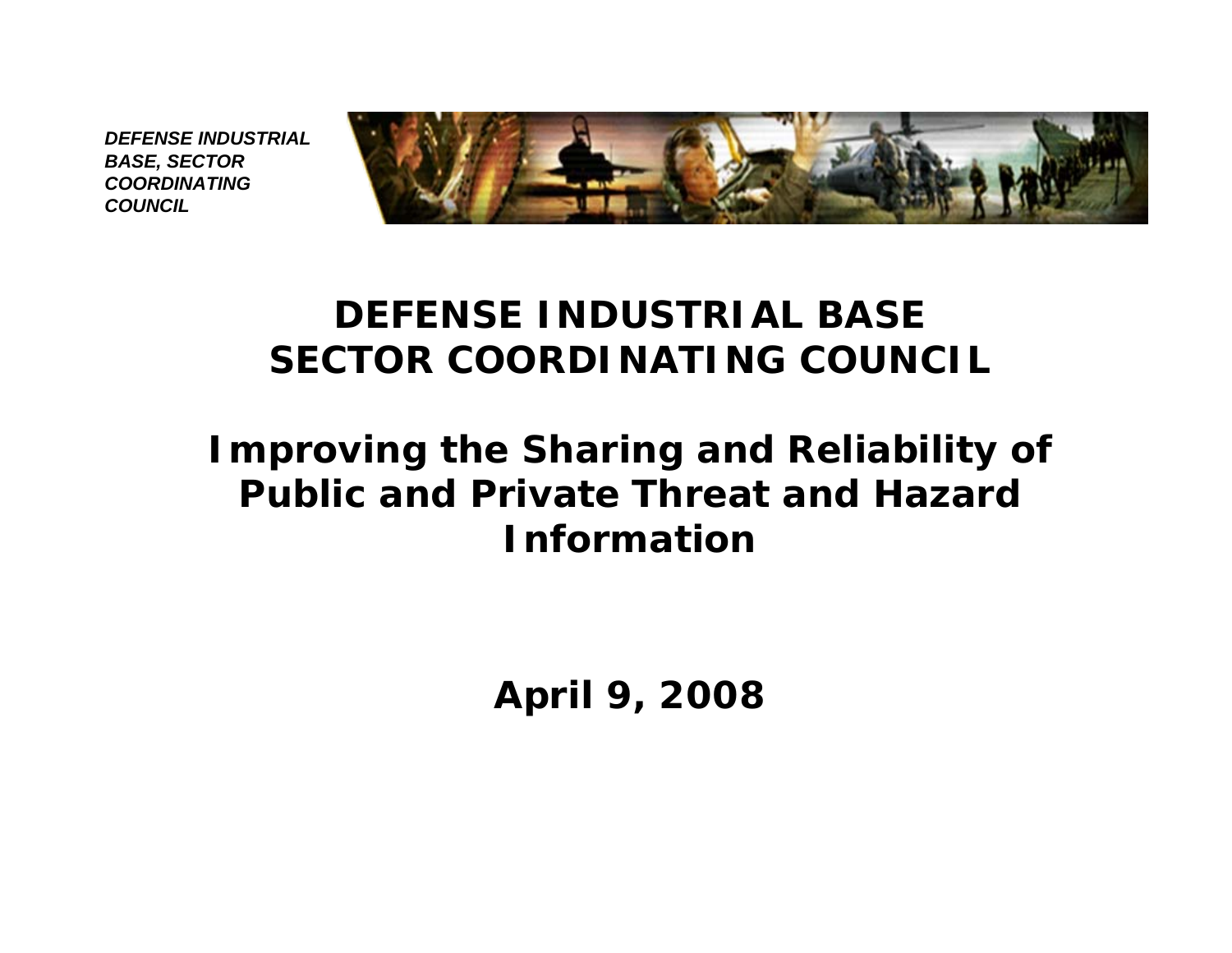

# **Panel Objectives/Takeaways**

- **Objectives** 
	- Exchange information
	- Discuss gaps and opportunities for better provision/utilization of global threat and natural disaster intelligence
	- Explore case studies, best practices, and successful strategies for combating and understanding the insider threat
	- Identify opportunities for public/private intelligence sharing partnerships
- Takeaways
	- Information sharing, integration mechanisms, and how they enhance rapid response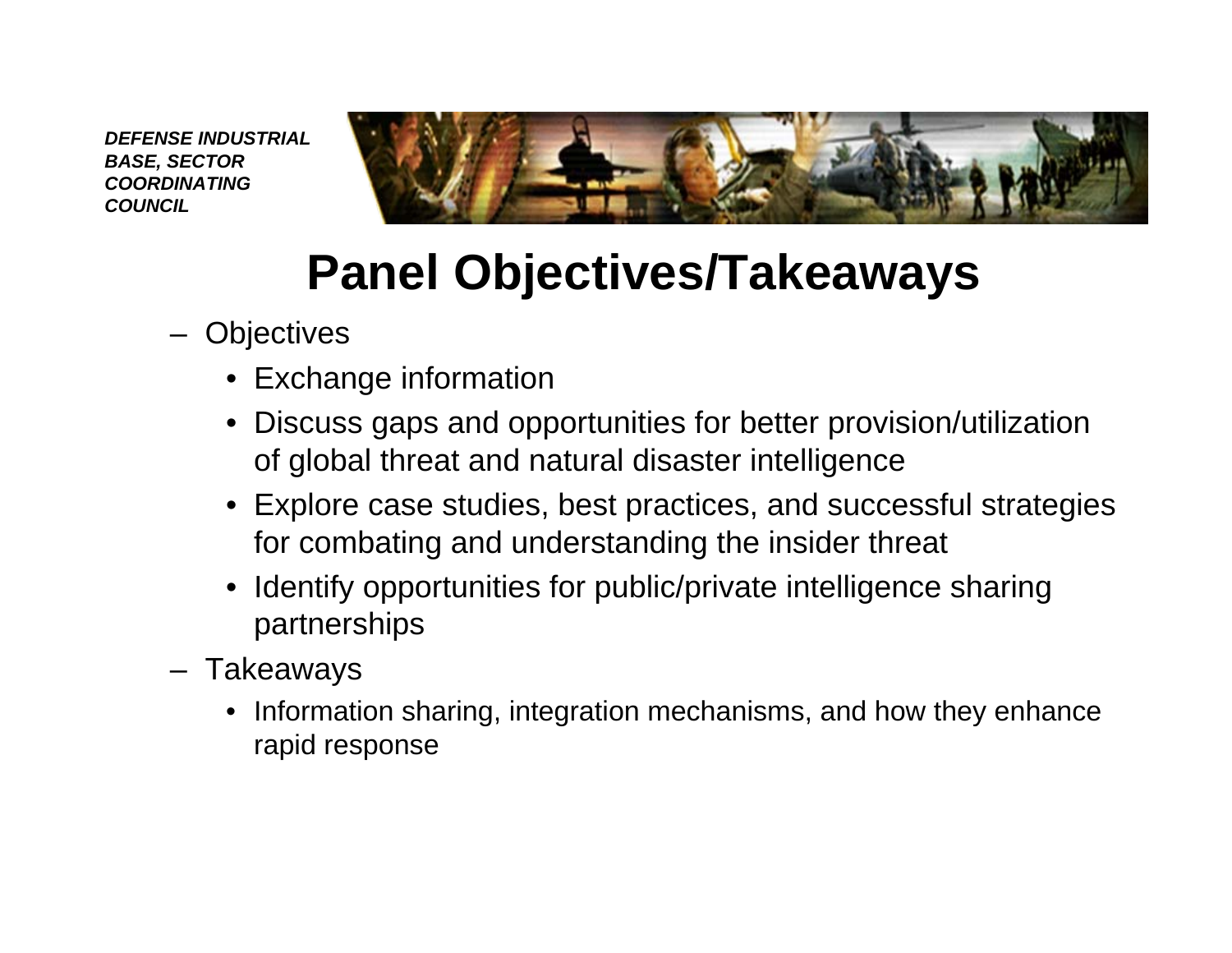

## **NIPP Implementation Actions**

*"The effective implementation of the NIPP is predicated on active participation by government and private sector security partners in robust multi-directional information sharing. When owners and operators are provided with a comprehensive picture of threats or hazards to CI/KR and participate in ongoing multi-directional information flow, their ability to assess risks, make prudent security investments, and take protective actions is substantially enhanced."*

*NIPP implementation will rely greatly on critical infrastructure information provided by the private sector. Much of this is sensitive business or security information that could cause serious damage to companies, the economy, and public safety or security through unauthorized disclosure or access to this information*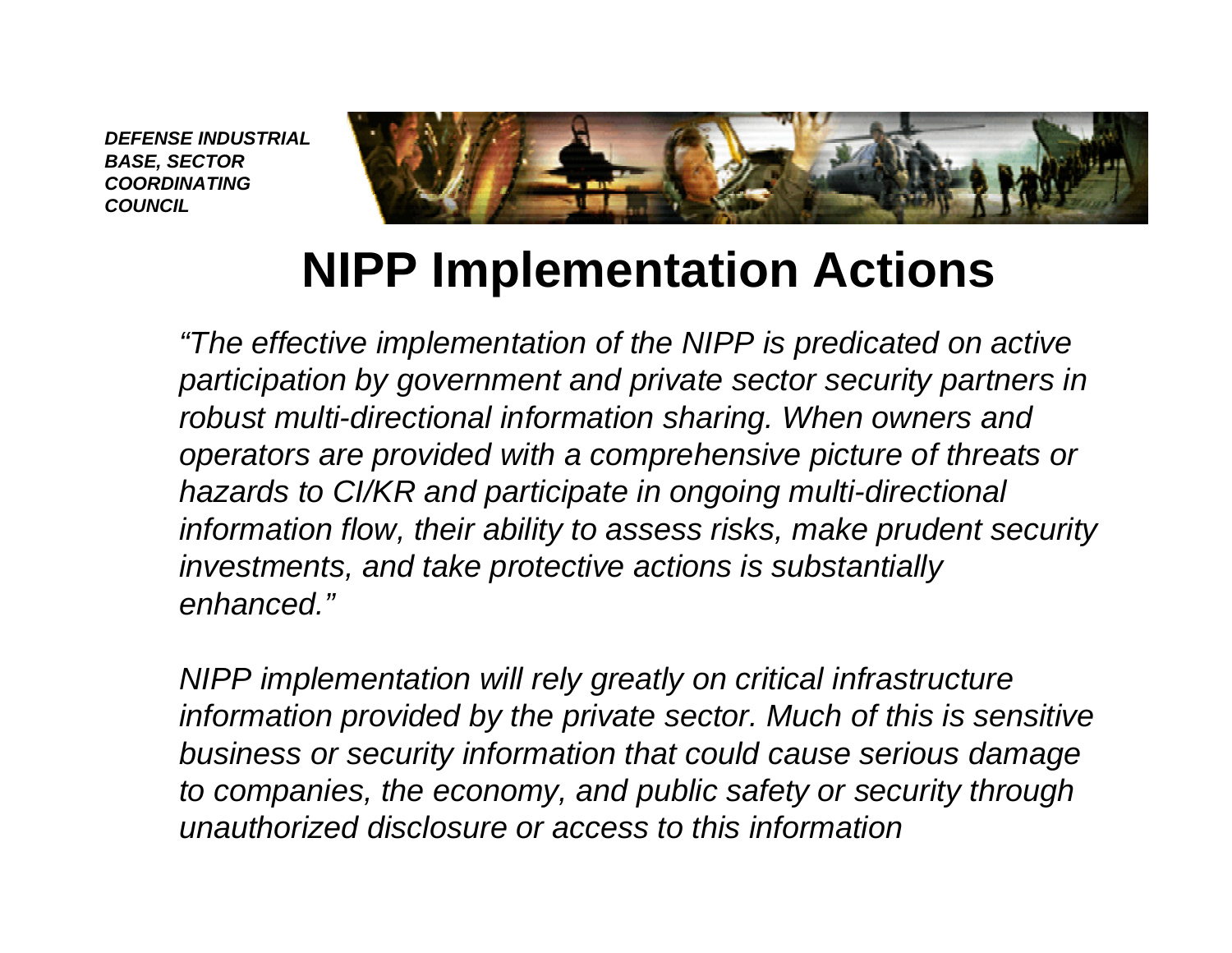

# **Improving Information Sharing**

- Numerous models of mechanisms that work …
	- Google "Info Sharing" 20,400,000 hits
	- Google "Trust Models" 2,730,000 hits

- Implies "no ideal"
	- Contemporaneous venues with similar objectives are okay
	- Helps bridge blockers
	- Cues parties to desired common solution
	- Enriches information streams
	- Builds relationship opportunities
		- Dialogue between DIB and DoD
- • Gaps
	- Includes policy, classification, communication system issues
	- Issues enhance or impede key "lubricants"
		- Trust, confidence, shared equity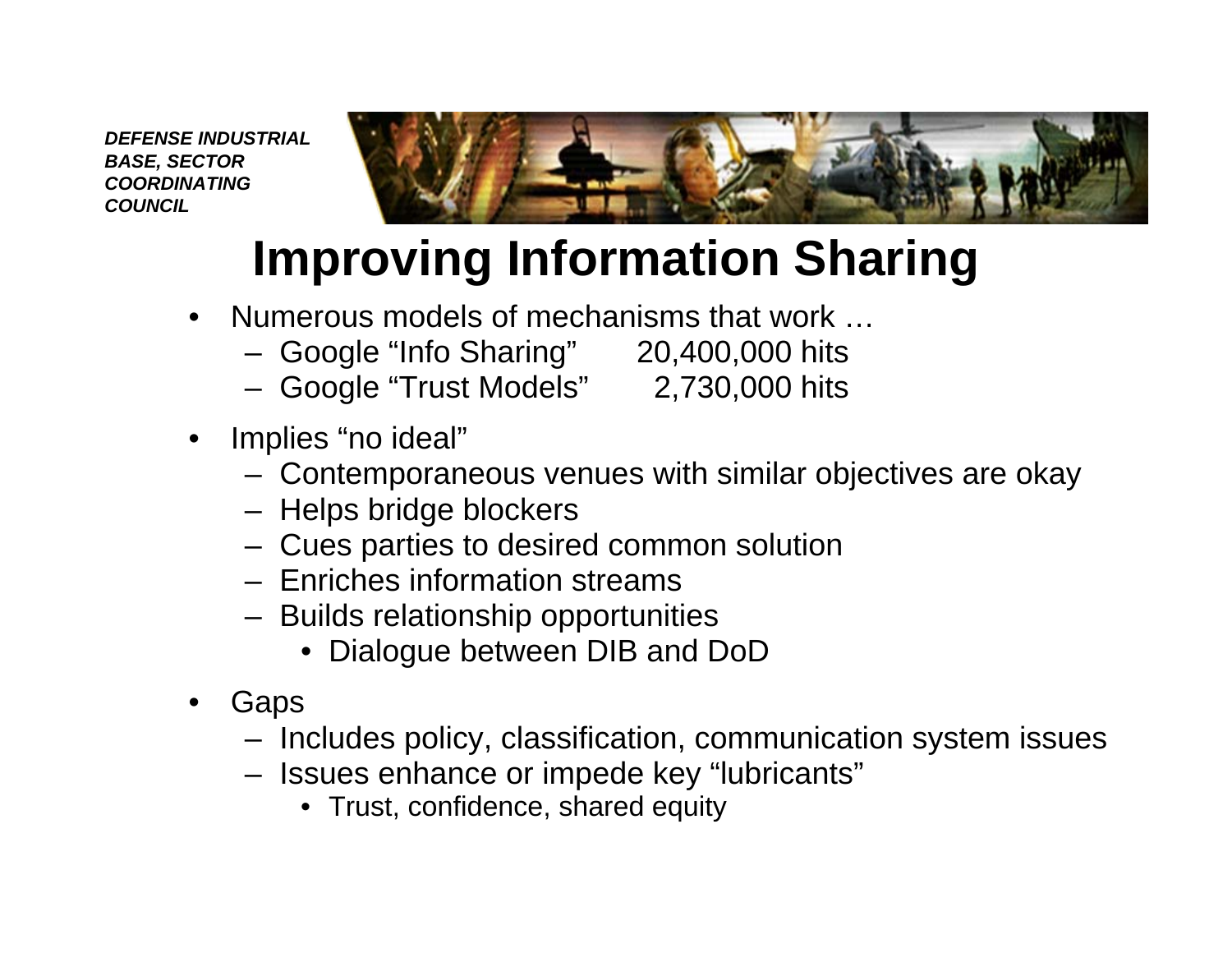

# **Business Structure**

- • DIB companies have grown to large entities through the acquisition process
- • Many unknowns come into play
	- Policy differences
	- Cultures
	- Vetting procedures
	- Foreign connections
	- Organizational control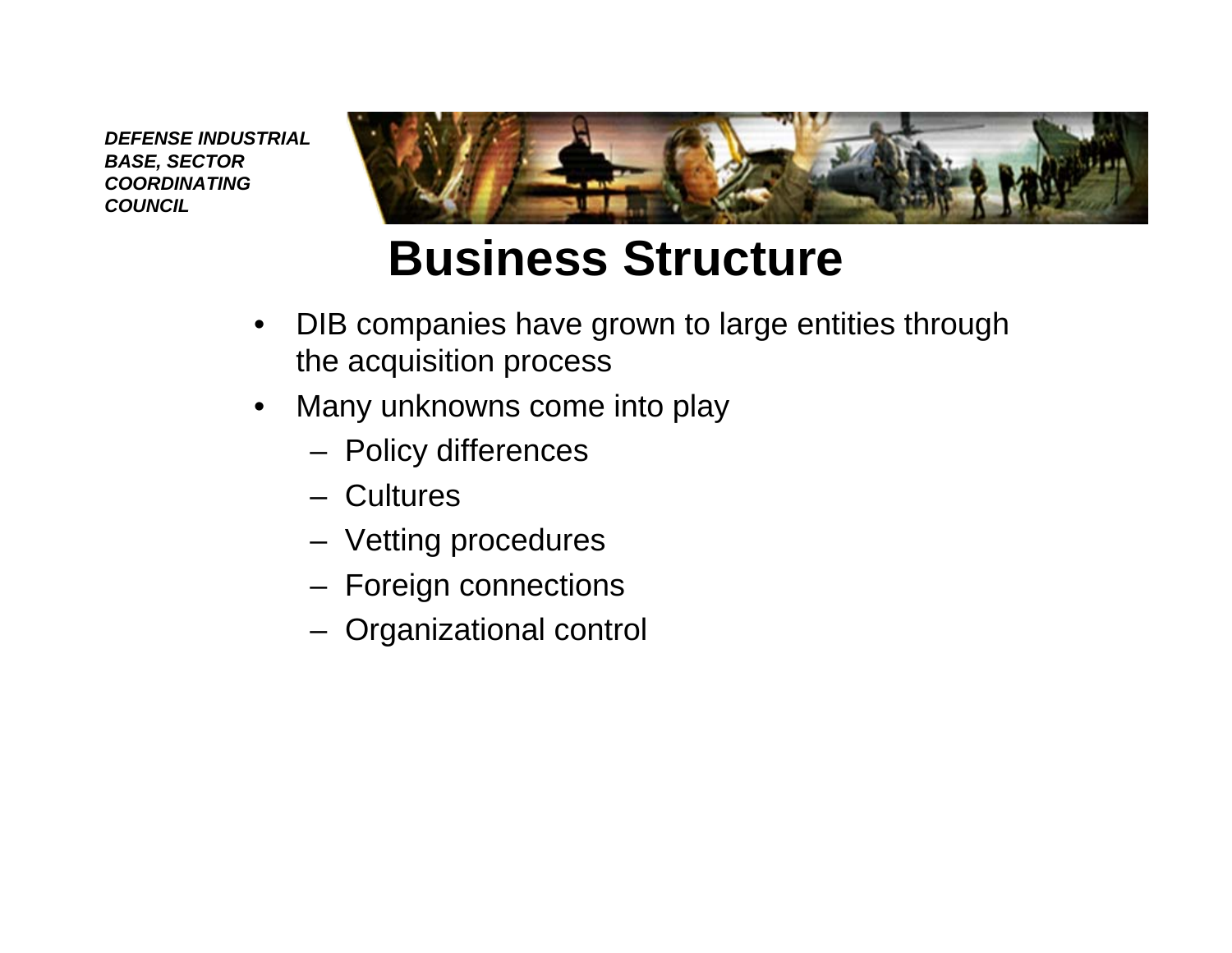

# **CI Strategy for Business**

- • Companies must realize they have a real threat present
- • Senior Management must support the CI effort or it will not work
- •Awareness of the workforce is key to success
- • Have a CI program in place with trained personnel to manage it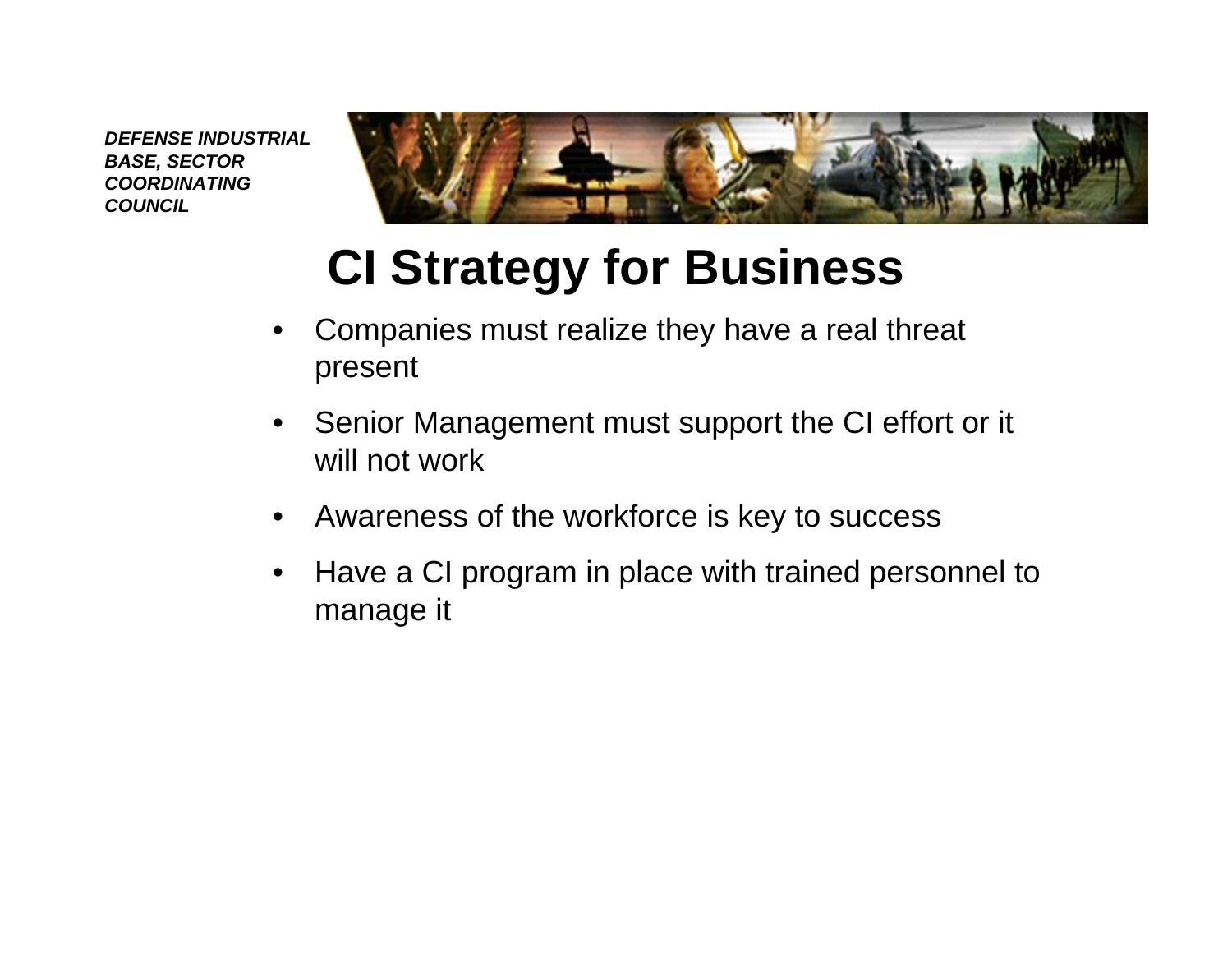

## **Government Interface with the DIB**

- $\bullet$  Not all companies are managed the same in regards to security
	- Legal Department
	- Human Resources Department
	- Operational Management
- •Be aware all have their own equities to protect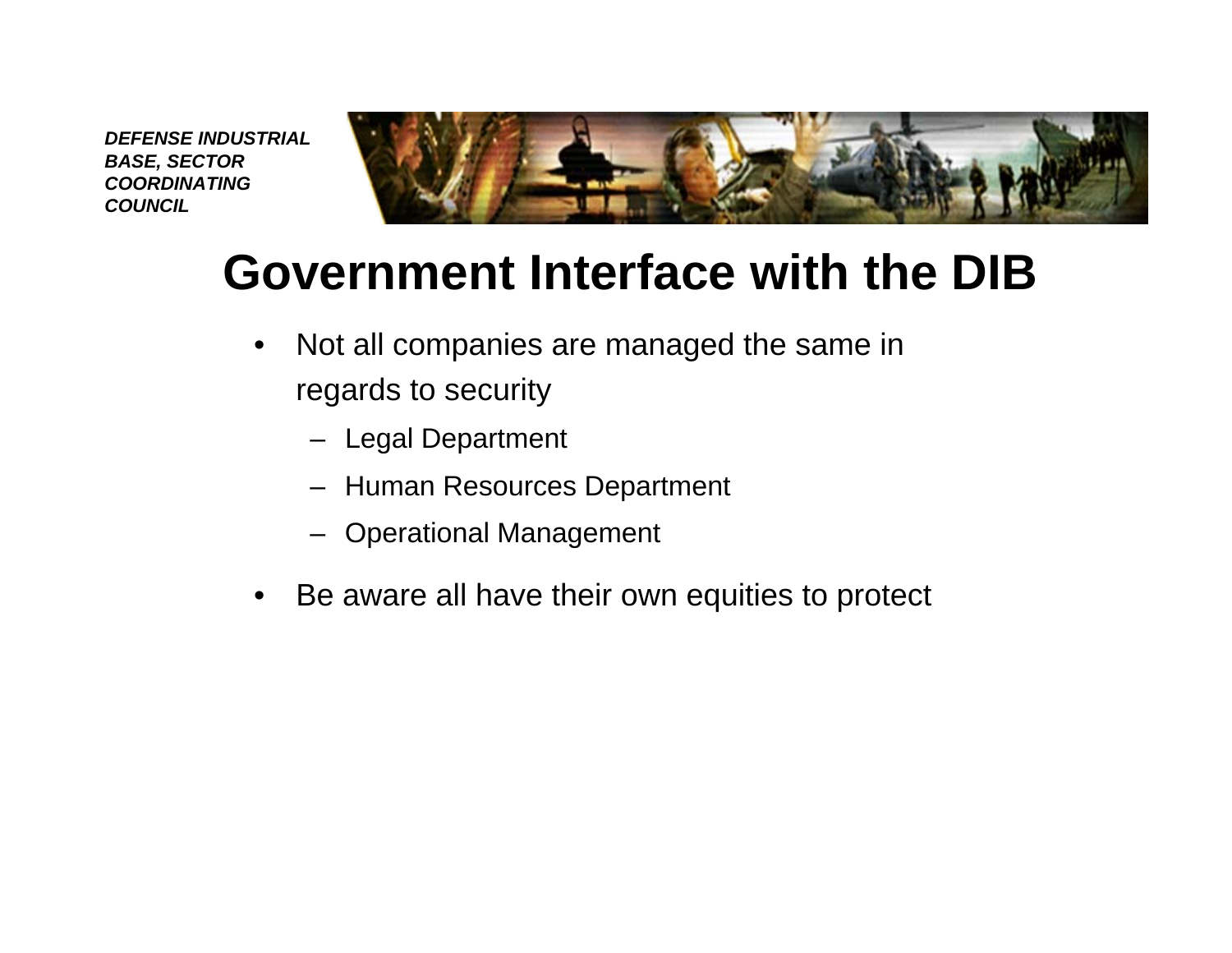

## **Government Interface**

- •Important to establish key relationships early
- •Ensure "hand-offs" are handled appropriately
- • Attempt to limit the amount of agents dealing with a particular firm, i.e., cyber, humint, etc.
- • If possible, manage interface through the senior security official
- $\bullet$ Offer various support assistance to firm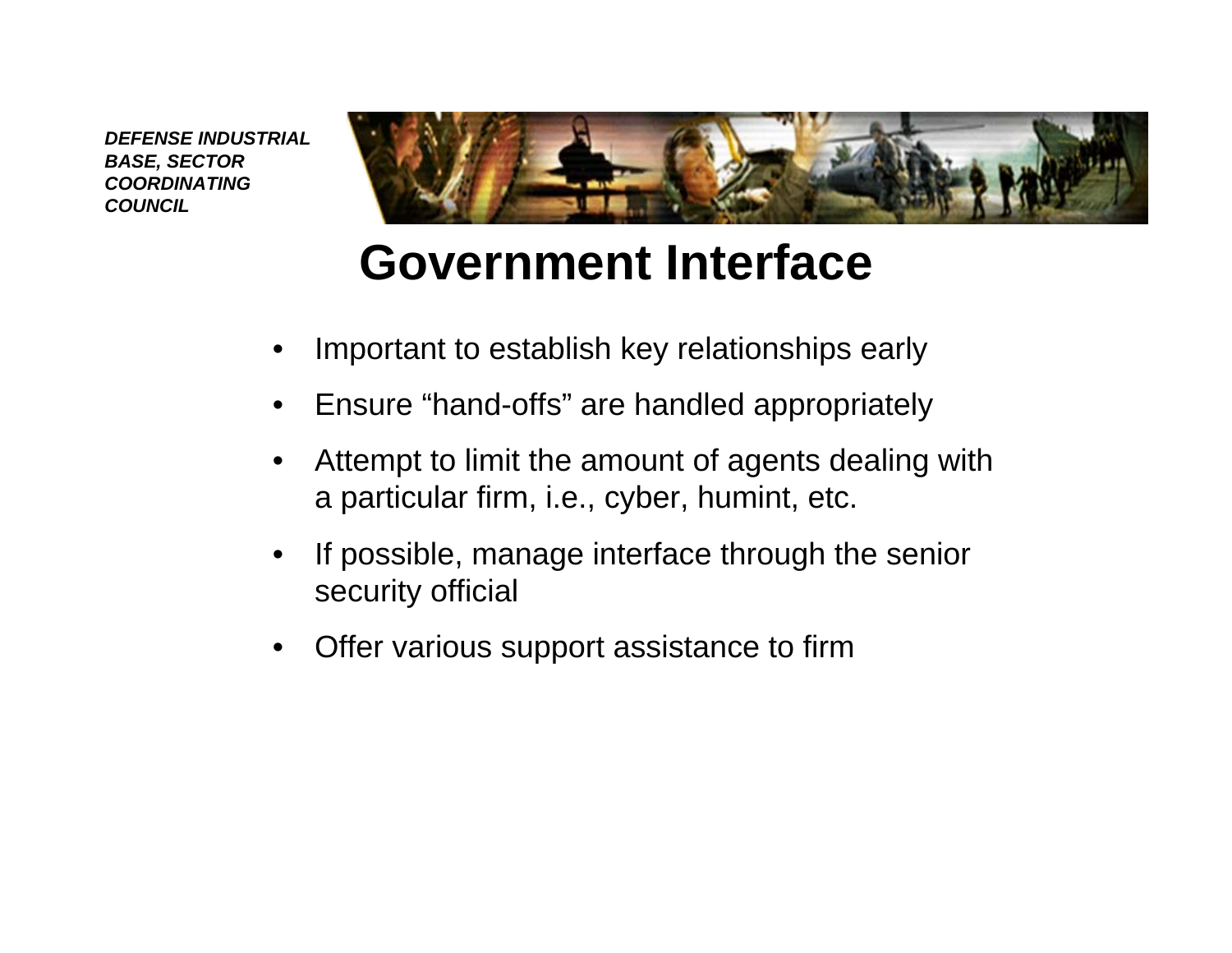

### **Issues remaining**

- •Lack of collection capabilities
- • Lack of efficient means of secure data access and dissemination
- •Training, investigative resources
- •Duplications of efforts (multi-agency overlap)